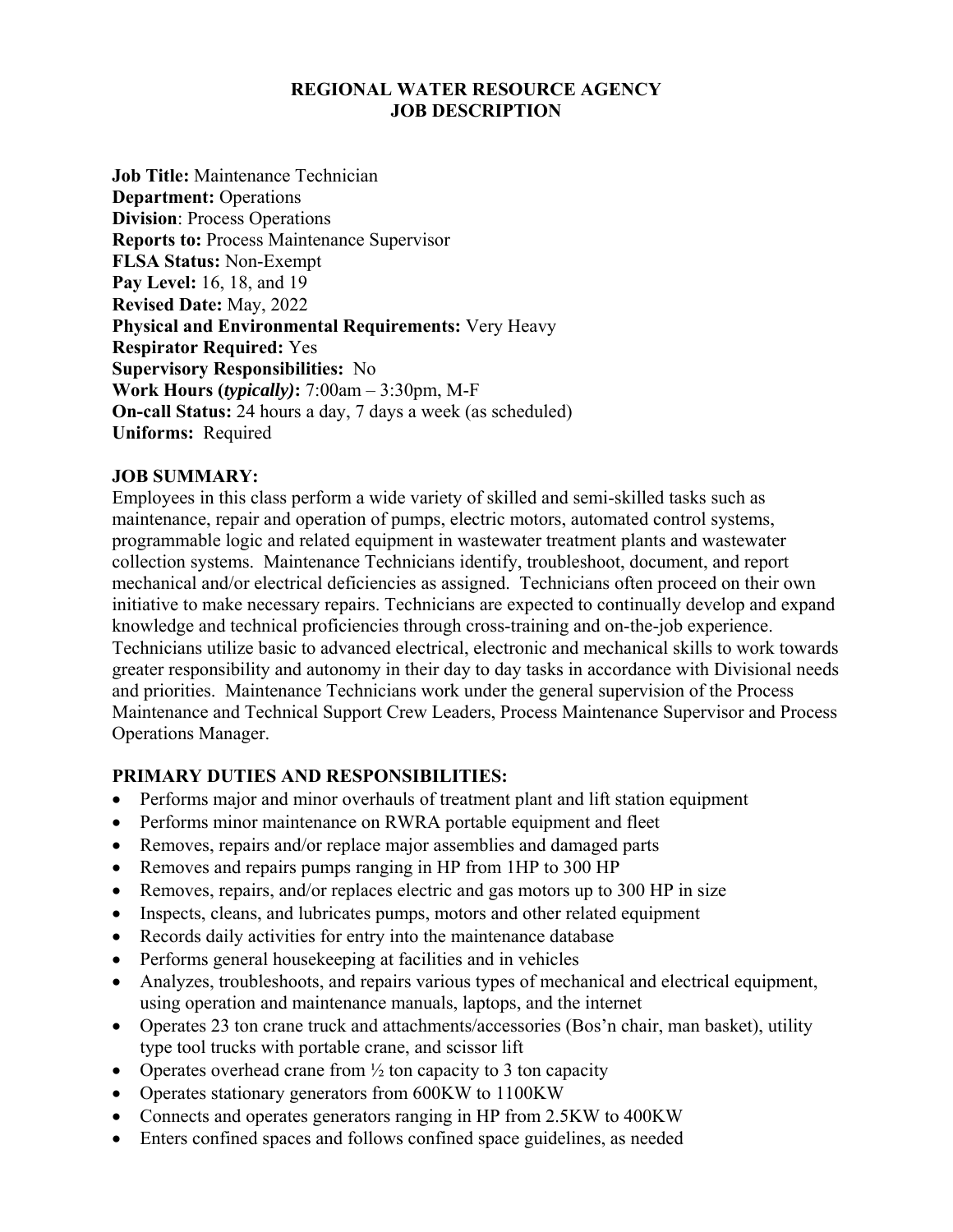- Repairs and/or replaces components, such as heater coils, fuses, breakers, contacts, lighting, wiring, or starters in control panel boxes, following all electrical standards and arc flash procedures
- Troubleshoots using the following tools: Analog VOM, Clamp Ammeter, Megger, Signal Generator, Surveillance Monitor, Oscilloscope, and Digital Multimeter
- Troubleshoots HVAC systems' controls
- Repairs or replaces SCADA components, such as relays, PLCs, and visual display units
- Troubleshoots maintenance issues associated with installed PLC automation systems
- Assists with the specification of hardware related to new installations
- Serves as support for terminal services technicians
- Makes recommendations regarding system improvements
- Reviews proposed installations and makes recommendations
- Troubleshoots, repairs, replaces, and configures Variable Frequency Drives
- Performs electrical construction, including wire and conduit installation and repairs
- Analyzes, troubleshoots, and repairs from documents in electronic form, blue prints, and operator and maintenance manuals of various types of electrical and mechanical equipment
- Performs installation and maintenance of electronic, computer, and fiber-optic cable control systems
- Installs, troubleshoots, and repairs video surveillance equipment
- Installs, troubleshoots, repairs, and calibrates Flow, Level, pH and Dissolved Oxygen sensors
- Assists Field Operations division as needed

# **ADDITIONAL DUTIES MAY ALSO INCLUDE:**

- Operates tools in Maintenance Shop, such as welders, lathes, mills, drill press, and related shop equipment
- Receives training in programming, troubleshooting and resolution of Supervisory Control and Data Acquisition (SCADA) programming problems and improvements.
- Provides field start-up support for replacement PLCs, VFDs, and other configurable instrumentation or power devices (Includes programming of PLC Logic, set-up of configurable devices, etc…).
- Implements and maintains logic standardization
- Duties and responsibilities may be changed and/or additionally assigned by Management at any time

# **EDUCATION:**

- **Progression Level 1:** High School Diploma or General Educational Development (GED) Credential required, one to two years training or certificate from a technical school in a job related skill preferred, or a combination of education and experience.
- **Progression Level 2:** Fifteen years in classification with demonstrated, independent and adept ability to perform any task listed in the job description and excellent individual troubleshooting skills and RWRA system knowledge; or state or professional license or certificate in an approved job related field, such as an electrical license (Journeyman), Industrial Maintenance Technician (2 year diploma/certificate from a technical school), Machine Tool Technician (Associate's degree in Applied Science), Combination Welder (2 year diploma) is required.
- **Progression Level 3:** Master level license or certificate (such as Master Electrician or Master Mechanic) is required.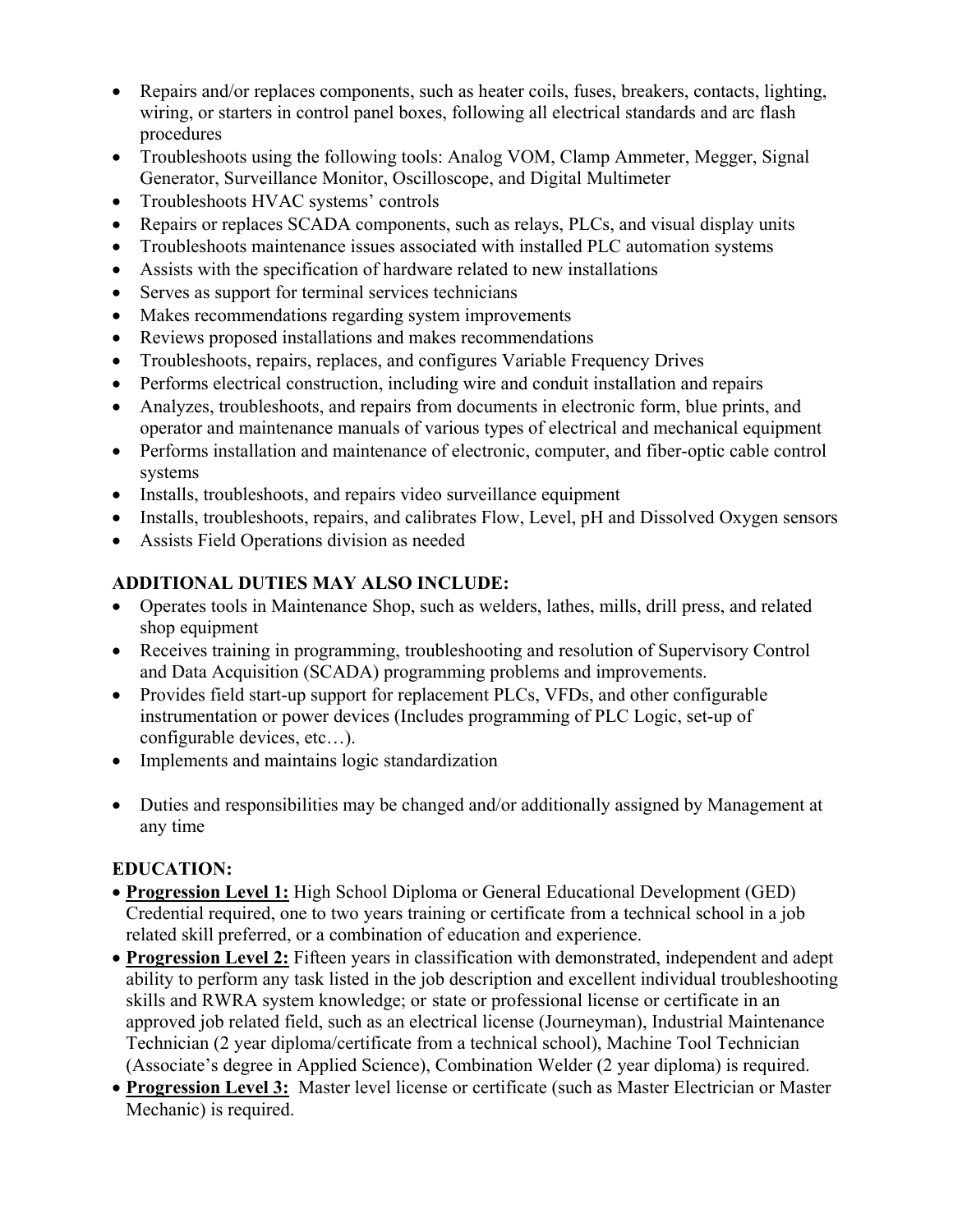## **EXPERIENCE AND ABILITIES:**

- **Progression Level 1:** Minimum of one year demonstrated troubleshooting experience in mechanical and electrical maintenance is required.
- **Progression Level 2:** Two to three years of demonstrated, independent and adept troubleshooting experience in mechanical and electrical maintenance is required in combination with PL2 education requirements. Continuous capability and satisfactory performance of all Maintenance Technician job duties and responsibilities is required to maintain PL2 status. PL1 Maintenance Technicians shall be eligible to re-attain PL2 status a maximum of one time during employment should status criteria fail to be maintained.
- **Progression Level 3:** Two to three years of demonstrated, independent and adept technical skill, autonomy and leadership in a Maintenance role. High-level troubleshooting experience in mechanical and electrical maintenance; demonstrated experience in Rockwell Automation PLC Ladder Logic programming and/or WonderwareInTouch programming and possession of in-depth familiarity and knowledge of RWRA equipment, facilities, and processes are all required in combination with PL3 education requirements. Continuous capability and satisfactory performance of all Maintenance Technician job duties and responsibilities is required to maintain PL3 status. PL1 and/or PL2 Maintenance Technicians shall be eligible to re-attain PL3 status a maximum of one time during employment should status criteria fail to be maintained.

## **MINIMUM QUALIFICATIONS:**

Must be 18 years of age or older. Must pass the drug and alcohol test and background check. Must meet and maintain minimum physical requirements for the job as set forth by the organization's physician.

### **LANGUAGE SKILLS:**

Ability to read and interpret documents such as safety rules, operating and maintenance instructions and procedure manuals in written or electronic versions.

### **MATHEMATICAL SKILLS:**

Ability to calculate figures and amounts such as proportion, percentage, area, circumference and volume. Ability to apply concepts of basic algebra and geometry.

### **REASONING ABILITY:**

Ability to solve practical problems and deal with a variety of concrete variables in situations where limited precedence exists by developing creative solutions. Ability to interpret a variety of instructions furnished in written, oral, diagram, electronic, or schedule form.

### **CERTIFICATES, LICENSES, REGISTRATIONS:**

Must have a valid driver's license prior to employment. During the first six months to one year of employment, employee in this classification must be able to obtain a Commercial Driver's License (CDL) with a class B endorsement on their driver's license.

### **COMMENTS:**

All employees of the Regional Water Resource Agency (RWRA) must adhere to the applicable provisions of the RWRA Employee Handbook, RWRA Drug & Alcohol Policy, and any other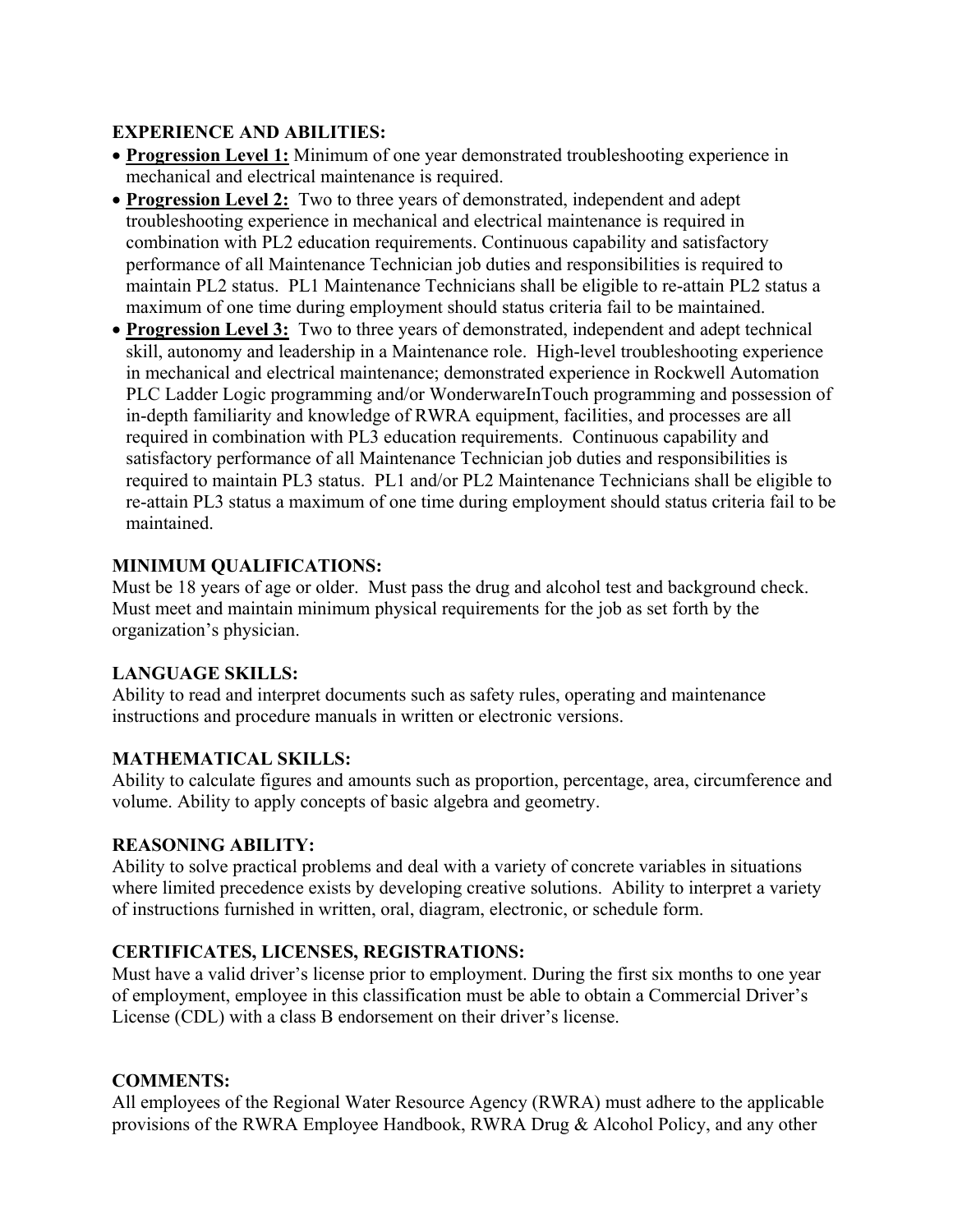local, state, or federal regulations that apply. RWRA is a drug-free workplace; therefore, all employees are subject to drug and alcohol testing.

## **ACKNOWLEDGMENT:**

I acknowledge that I have read the job description and requirements for the Maintenance Technician position, and I certify that I can perform these functions.

Employee Signature Date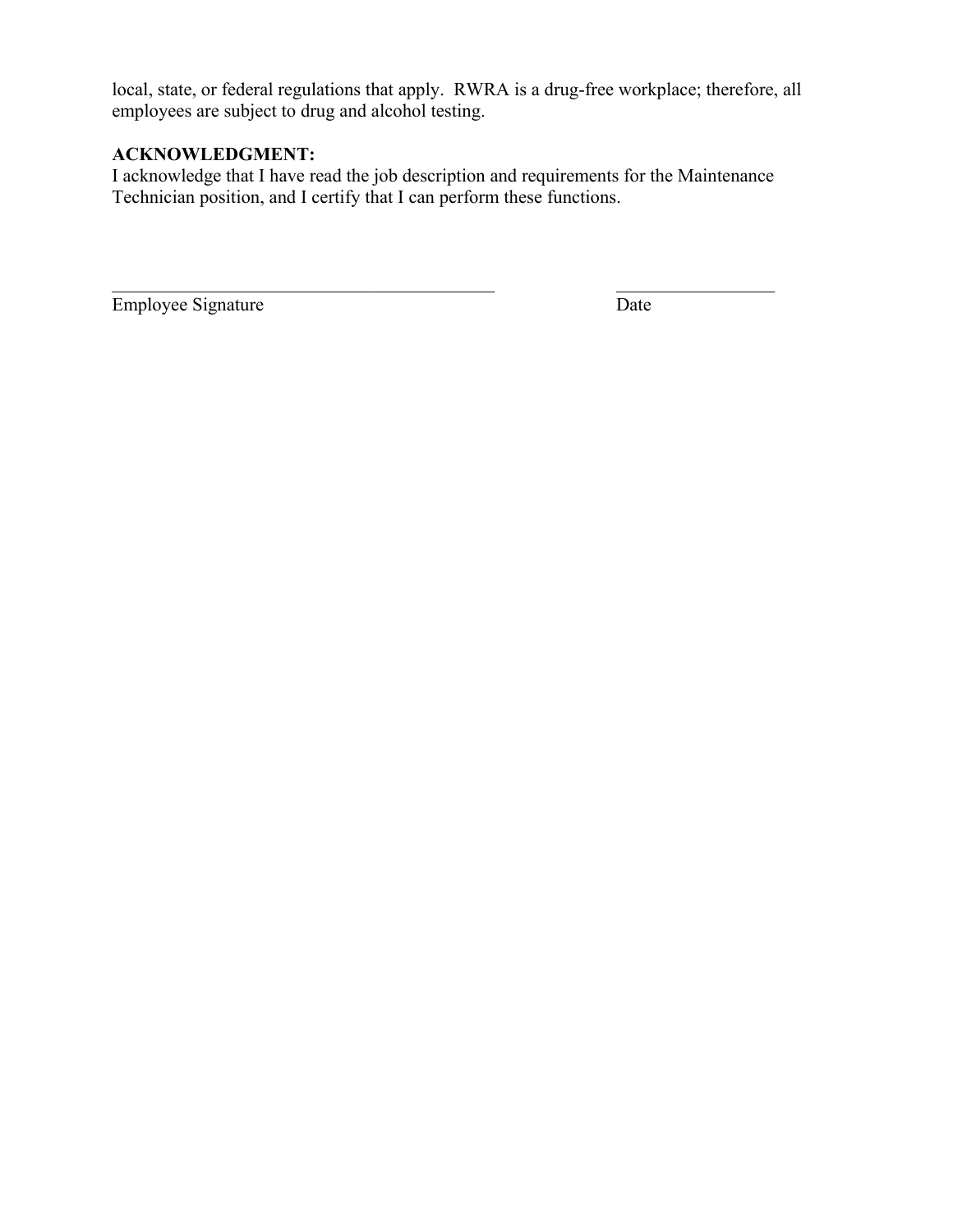#### **SUMMARY OF STANDARD WORK REQUIREMENTS NEEDED TO PERFORM ESSENTIAL JOB DUTIES**

<u> 1980 - Johann Barn, mars ann an t-Amhain Aonaich an t-Aonaich an t-Aonaich ann an t-Aonaich ann an t-Aonaich</u> 

#### Job Title: **Maintenance Technician**

Job Class: Very Heavy (>100 lbs)

| A.  | POSITIONAL DEMANDS        |         |             |             |              |
|-----|---------------------------|---------|-------------|-------------|--------------|
|     |                           | Never   | Occasional  | Frequent    | Constant     |
|     |                           | $(0\%)$ | $(1-33%)$   | $(34-66%)$  | $(67-100\%)$ |
| 1.  | Standing                  |         |             |             | X            |
| 2.  | Walking                   |         |             | $\mathbf X$ |              |
| 3.  | Sitting                   |         | $\mathbf X$ |             |              |
| 4.  | Balancing                 |         | X           |             |              |
| 5.  | <b>Climbing:</b>          |         |             |             |              |
| a.  | <b>Stairs</b>             |         | X           |             |              |
| b.  | Ladders                   |         | X           |             |              |
| 6.  | <b>Reaching:</b>          |         |             |             |              |
| a.  | Forward                   |         | $\mathbf X$ |             |              |
| b.  | Overhead                  |         | X           |             |              |
| 7.  | Stooping                  |         | X           |             |              |
| 8.  | Crouching                 |         | X           |             |              |
| 9.  | Kneeling                  |         | X           |             |              |
| 10. | Crawling                  |         | X           |             |              |
| 11. | Feeling                   |         |             |             | X            |
| 12. | Grasping:                 |         |             |             |              |
| a.  | Simple Hand               |         |             |             | $\mathbf X$  |
| b.  | Firm Hand                 |         | $\mathbf X$ |             |              |
| 13. | Fingering                 |         | $\mathbf X$ |             |              |
| 14. | Object Handling           |         |             | X           |              |
| 15. | <b>Operating Controls</b> |         | X           |             |              |

#### **B. PHYSCIAL DEMANDS**

| 1.             | Lift:            |             |                         |   |  |
|----------------|------------------|-------------|-------------------------|---|--|
| a.             | Up to 10 pounds  |             |                         | X |  |
| b.             | 11 to 20 pounds  |             | X                       |   |  |
| c.             | 21 to 35 pounds  |             | $\overline{\mathrm{X}}$ |   |  |
| d.             | 36 to 50 pounds  | X           |                         |   |  |
| e.             | 51 to 75 pounds  |             | X                       |   |  |
| f.             | 76 to 100 pounds | X           |                         |   |  |
| g.             | Over 100 pounds  | X           |                         |   |  |
| 2.             | Carry:           |             |                         |   |  |
| a.             | Up to 10 pounds  |             |                         | X |  |
| b.             | 11 to 20 pounds  |             | X                       |   |  |
| c.             | 21 to 35 pounds  |             | X                       |   |  |
| d.             | 36 to 50 pounds  | X           |                         |   |  |
| e.             | 51 to 75 pounds  |             | $\mathbf X$             |   |  |
| f.             | 76 to 100 pounds | X           |                         |   |  |
| g.             | Over 100 pounds  | $\mathbf X$ |                         |   |  |
| 3.             | Push:            |             |                         |   |  |
| a.             | Up to 10 pounds  |             | X                       |   |  |
| $\mathbf{b}$ . | 11 to 20 pounds  |             | $\mathbf X$             |   |  |
| c.             | 21 to 35 pounds  |             | X                       |   |  |
| d.             | 36 to 50 pounds  |             | $\mathbf X$             |   |  |
| e.             | 51 to 75 pounds  | $\mathbf X$ |                         |   |  |
| f.             | 76 to 100 pounds | X           |                         |   |  |
| g.             | Over 100 pounds  |             | X                       |   |  |